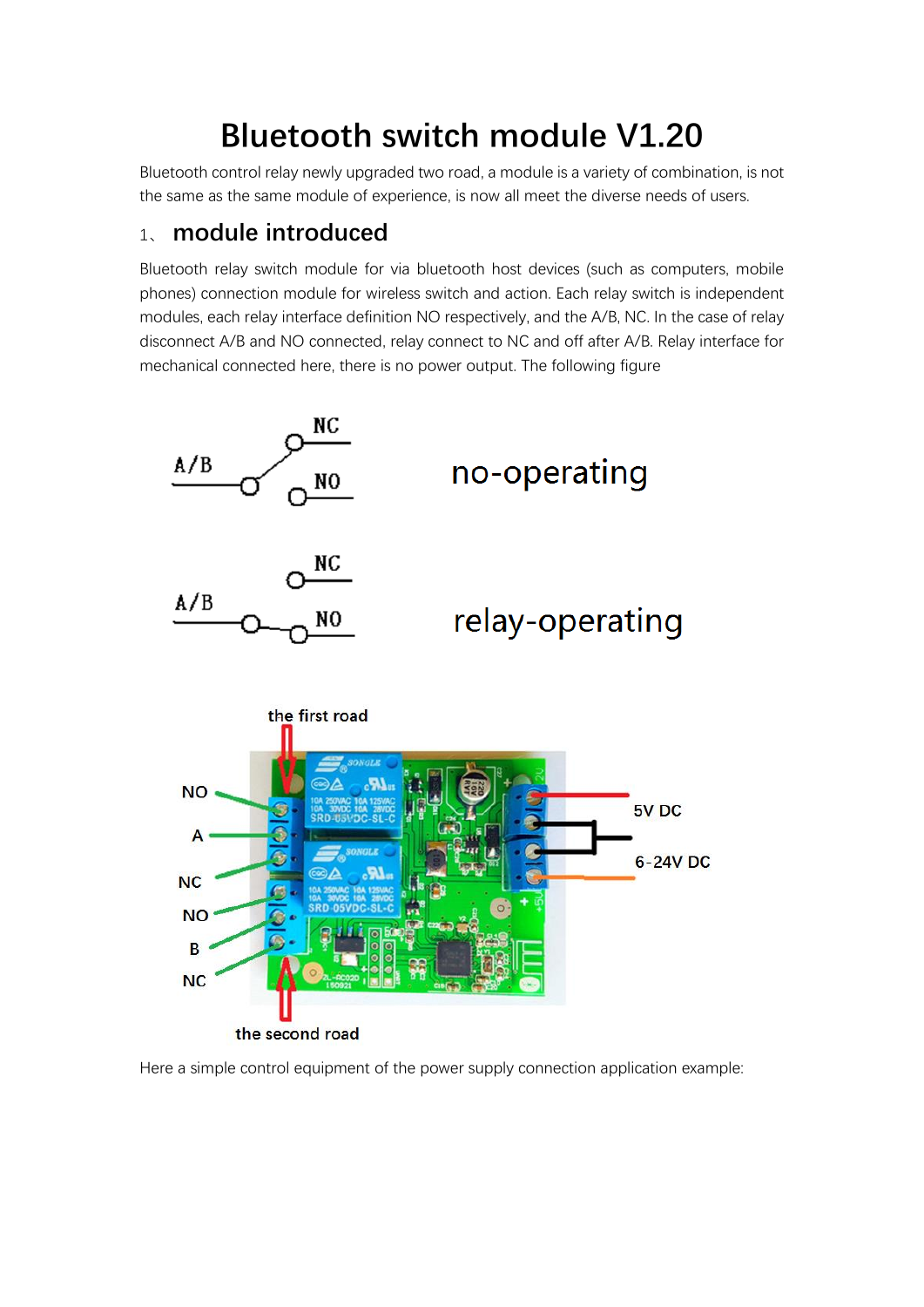

Simple speaking, relay module is to replace the traditional mechanical switch, as long as the mechanical switch can realize the function, can relay via bluetooth modules, if you don't know how to wiring, you can imagine if a mechanical switch for you, how to meet? This bluetooth relay module on how to pick up.

On the right side of two power supply interface, respectively is 5 v interface and interface of 12 v, 12 v interfaces is wide voltage range, can access 6 to 24 v. According to the alternative power supply voltage. Left for the relay control interface, 2 3 p terminal are respectively 2 road relay switch, each port is all the way in the middle of the public side, the relay is not and state, the public side short circuit connected with the normally closed end. Relay and public end and often start after short circuit connected, so as to realize the switch.

## **2. manual of products**

1. The first by the 12 v input interface or 5 v input interface to the module is powered on

After power on module lights flashing, pay attention to the power supply is negative, if connected to the power supply after 3 s light is not flashing, please unplug the power supply, check whether meet the, prevent burn out.

2. Mobile phone software instructions

The android mobile operating:

- 1) installation of mobile software, android software interface, as shown in the main interface, click the scan button, the scanning to the device, click on the device name and then connected, into the control interface. Software is our company general software, suitable for a variety of products of the company, contains 4 relay control and 3 road LED PWM dimming control, ZL - RELAY02 only two road relay is available, no LED lights control operation.
- 2) Setting device password, click on set password button and equipment of the initial password is 12345678.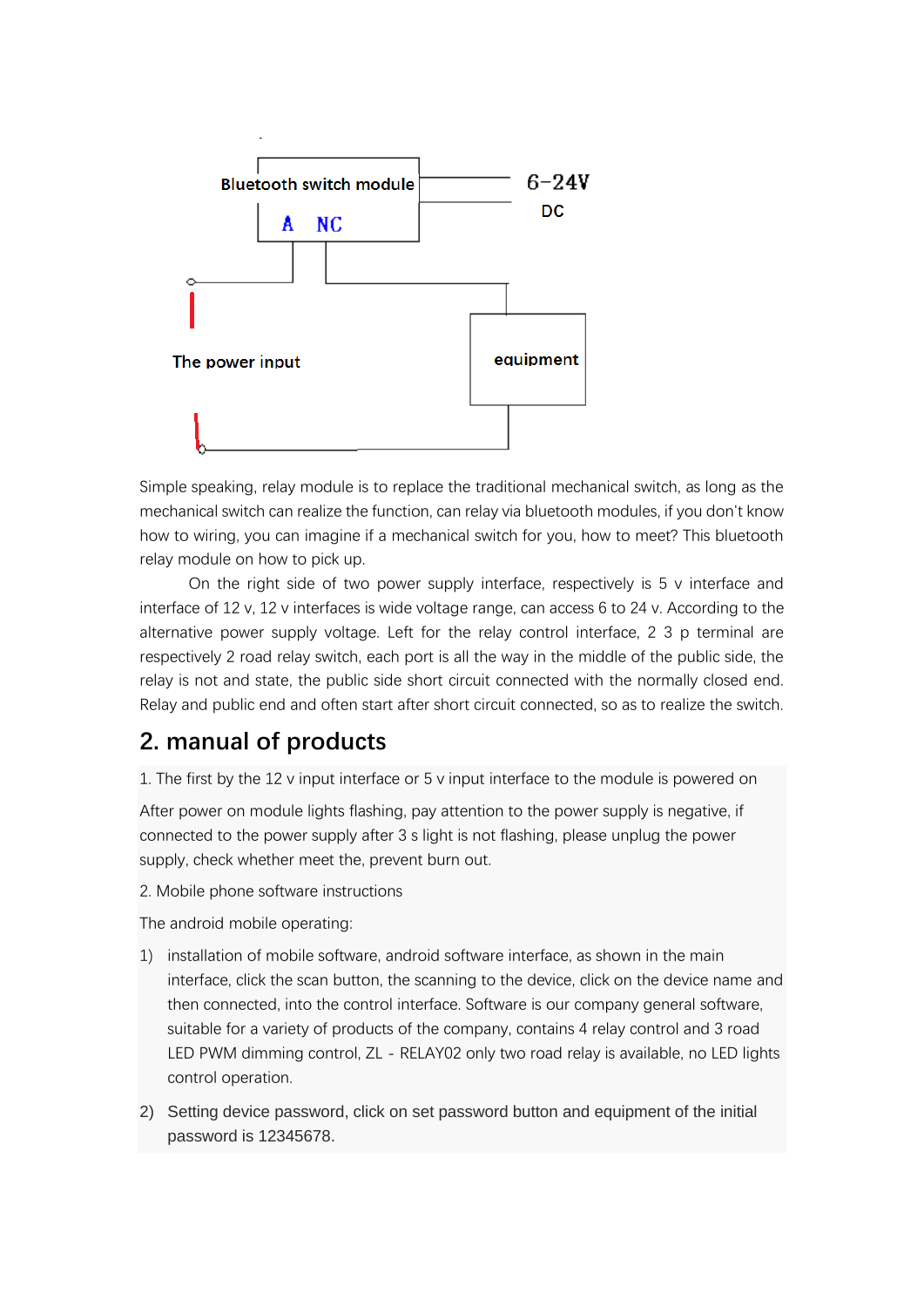- 3) set the password and then click the way switch 1 and 2 way switch button to relay onoff operation.
- 4) if need to change the software password, then click Change password button are available, and set up a password and then click the confirmation.

|                                              | う バートリー                | $41.23\% = 23.03$<br>- 49 |  |
|----------------------------------------------|------------------------|---------------------------|--|
| 22:08 00 ÷ Q Q 人<br>* <sup>=</sup> alls ■ 23 |                        |                           |  |
|                                              | 1st:                   | OFF                       |  |
| Scaning                                      | 2nd:                   | OFF                       |  |
|                                              | 3rd:                   | OFF                       |  |
| ZL-RC02D<br>BB:A0:51:A0:00:01 RSSI:-45       | 4th:                   | OFF                       |  |
|                                              | 1st:                   |                           |  |
|                                              | 2nd:                   |                           |  |
|                                              | 3rd:                   |                           |  |
|                                              | 蓝牙设备连接成功               |                           |  |
|                                              |                        | <b>Set PassWord</b>       |  |
|                                              | <b>Change PassWord</b> |                           |  |
|                                              | <b>Change Name</b>     |                           |  |
|                                              | O MOVE O LOCK          |                           |  |
|                                              |                        |                           |  |
|                                              |                        |                           |  |

The IOS software instructions:

1) in the apple store search TwoSwitchBle (app store). You can download the software.

2) open the software, click scan, search our equipment. After clicking, found equipment into operation interface.

3) enter the interface, can operate. Here under special instructions, interlock electric option buttons below a line of input box to show the use (blue circle), does not set the password, here only shows how much is your current password. If you want to modify the default password is software, input box changes in the red circle, the first input box enter 12345678, the second input box enter your current password, is the first line of the default display password is modified. If you want to modify the device password, should in the red circle of the first input current device password input box, the second input you want to modify the password input box, motor change password.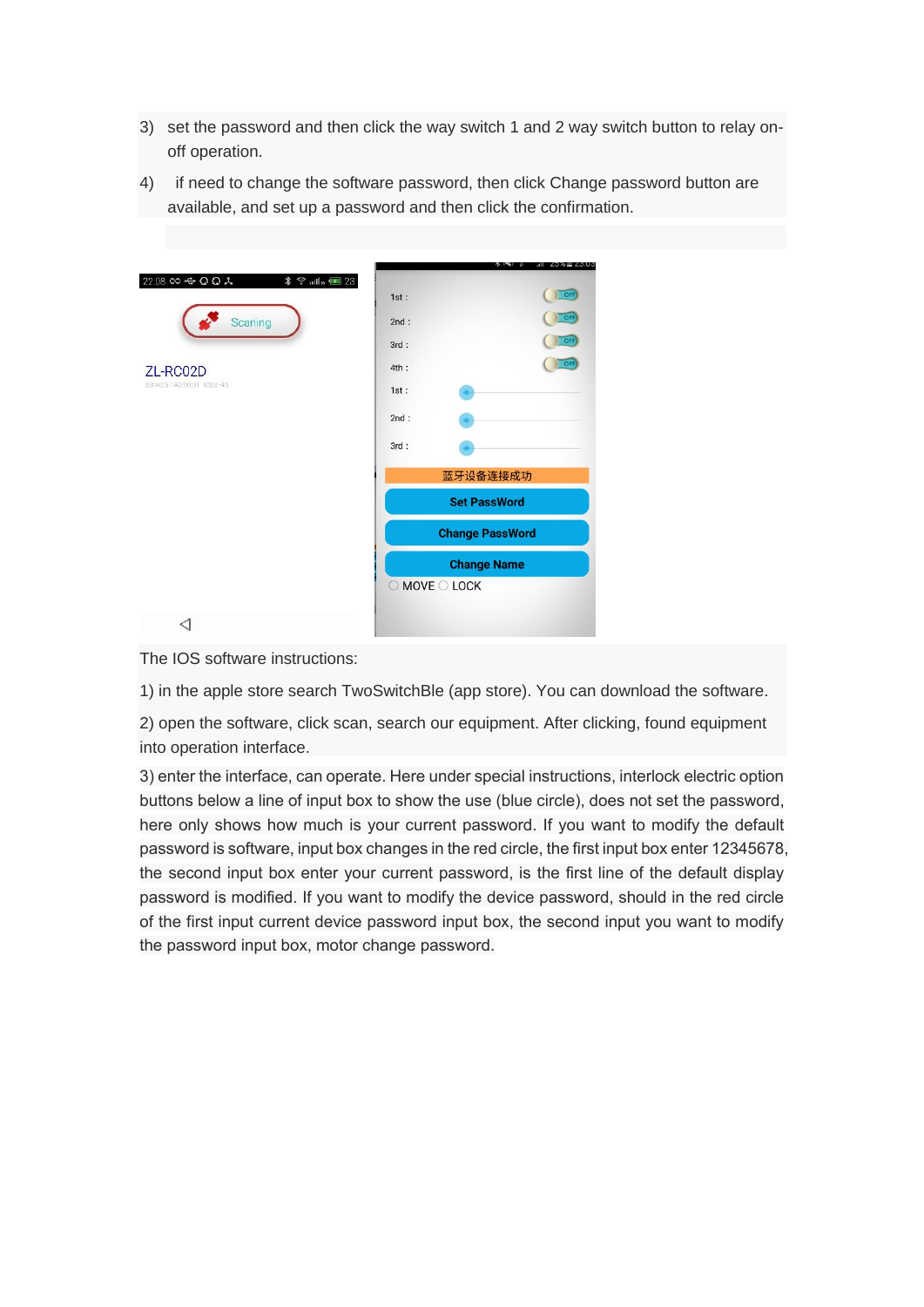

## **Control command** (hexadecimal)

1. Connect the first relay all the way

To the parameters of 8 bytes ASC code number password, if the default password is "12345678"

The data format: C5 04 XX XX XX XX XX XX XX XX AA.

A total of 11 bytes, including XX ASC code of Numbers

2. Shut down the first relay all the way

To the parameters of 8 bytes ASC code number password, if the default password is "12345678"

Data format: C5 07 XX XX XX XX XX XX XX XX AA.

A total of 11 bytes, including XX ASC code of Numbers

3. Connecting the first two relays

To the parameters of 8 bytes ASC code number password, if the default password is "12345678"

The data format: C5 05 XX XX XX XX XX XX XX XX AA.

A total of 11 bytes, including XX ASC code of Numbers

4. Close the first 2 relay

To the parameters of 8 bytes ASC code number password, if the default password is "12345678"

Data format: C5 07 XX XX XX XX XX XX XX XX AA.

A total of 11 bytes, including XX ASC code of Numbers